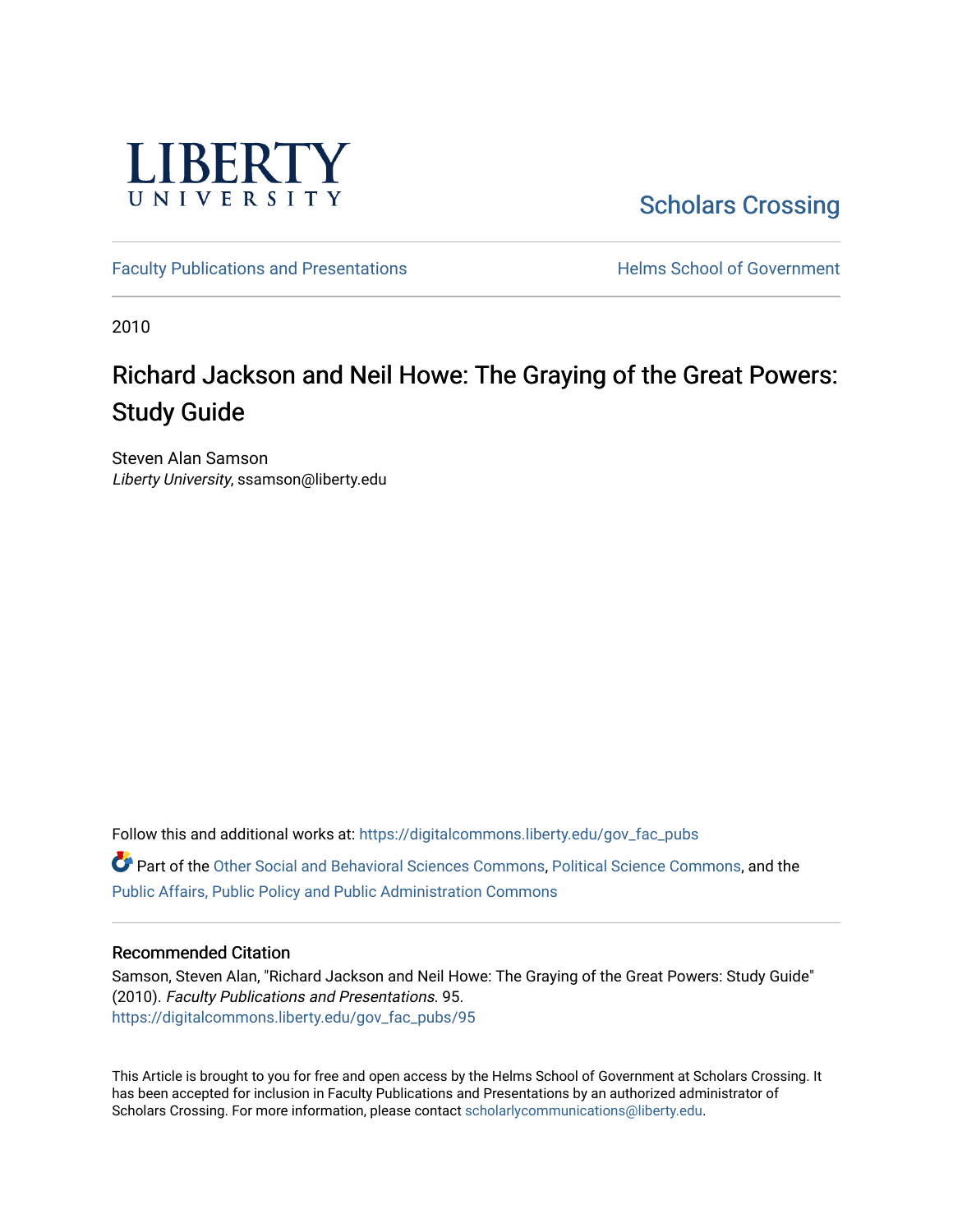# **RICHARD JACKSON AND NEIL HOWE: THE GRAYING OF THE GREAT POWERS: STUDY GUIDE (2010) Steven Alan Samson**

# **[http://csis.org/files/media/csis/pubs/080630\\_gai\\_majorfindings.pdf](http://csis.org/files/media/csis/pubs/080630_gai_majorfindings.pdf)**

## **Study Questions**

1. What does this report explain? What are its major findings?

## **Major Findings: The Demographic Transformation**

- 2. What is the significance of a **high median age**, whether 30, 40, or 50? What is the significance of a growing number of countries that have shrinking populations? What is meant by demographic momentum and why is it significant? Which countries are projected to experience the least aging?
- 3. Discuss three types of economic, social, and political consequences of the **demographic transformation** that could undermine the ability of the United States and its traditional allies to maintain security. What impact is smaller family size likely to have on preparedness for war?
- 4. What countries (at the opportunity end of the spectrum) are likely to be favored by a "demographic dividend?" What parts of the world fall closer to the challenge end with youth bulges and chronic civil unrest? Where might political crises be triggered?

## **Major Findings: The Geopolitical Implications**

- 5. Why is the global influence of the developed world likely to decline? What will it need to do to fortify its global position? Why is the population and GDP of the United States likely to expand steadily as a share of the developed world totals? What country is likely to remain at the same population ranking during the next four decades?
- 6. What is a **youth bulge**? What might help some nations break the cycle of high fertility and high poverty? Compared with the youth bulge countries of sub-Saharan Africa and parts of the Muslim world, why are some of the rapidly modernizing "fast-transitioning countries" likely to face even more serious crises?
- 7. Why will religious conflict become an even more serious global problem? Why are the 2020s likely to emerge as the decade of maximum geopolitical danger for the developed world? Why is a "**youth echo boom**" likely to be a problem during that period? What light is shed on the situation by the "**power transition**" theories of global conflict? What chronic shortages are likely to be faced by aging develop countries? What will render many developed countries "permanent free riders on their allies?"

NOTE: Fewer (2004) by Ben J. Wattenberg provides a realistic assessment of the dangers we face. I included the following in a lecture I gave in April 2007. On page 37 Wattenberg writes: "Consider Europe according to 'Replacement Migration' [a 2001 publication of the UN Population Division]: Today Europe has more than twice as many people as the United States, but the whole continent takes in a net of 376,000 immigrants per year, about a third of the American number. In order to keep a *total constant population*, that European immigration number would have to rise to 1,917,000 per year, an annual increase of more than *500 percent*. To maintain a *constant age group of workers age 15-64*, the number of immigrants would have to rise to 3,227,000 per year, an annual increase of more than *900 percent*. The UNPD also calculated what it would take to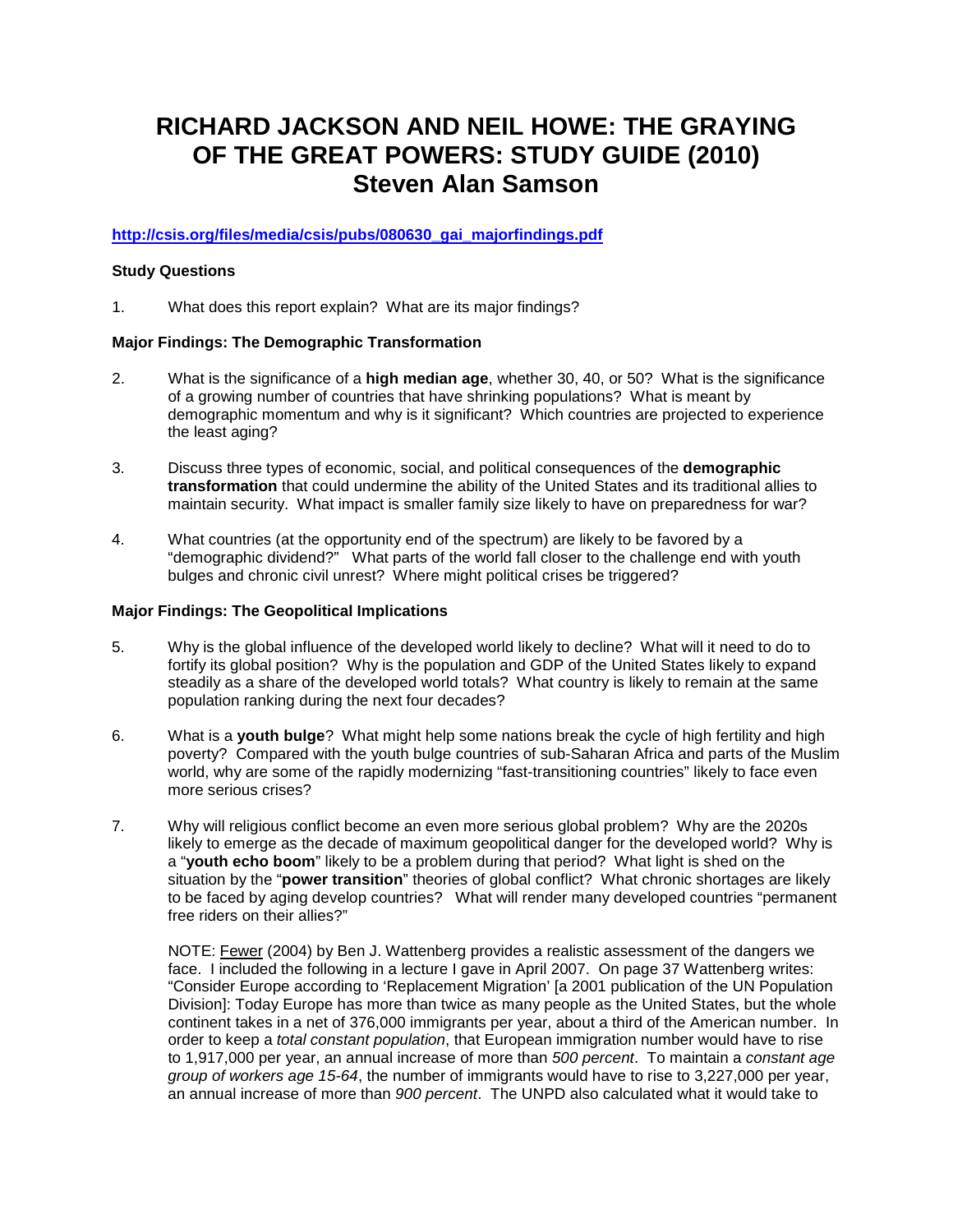keep the *dependency ratio* constant, that is, the proportions of working-age persons to those over age 65 and under 15. That would require an annual immigration of 27,139,000, an increase of more than *7,100 percent*. That is not likely to happen."

Wattenberg's numbers merely represent the numbers of people who may be required for the maintenance of an aging, affluent population: that is, the amount of additional workers that is required simply to pass along a real inheritance rather than a deficit to future generations. But even if such high levels of immigration were possible, would they be desirable? How could any society, especially one seeks to preserve its character, begin to assimilate all the nannies, gardeners, nurses, and other workers needed simply to maintain the status quo or to preserve the infrastructure? See "The Grapes of Parnassos": [http://works.bepress.com/steven\\_samson/51/](http://works.bepress.com/steven_samson/51/)

9. What is likely to change the widespread support for the "soft power" of liberal democracy and the global democratic order? How might illiberal neo-authoritarian regimes win popularity?

#### **A Framework for Policy Action**

10. What are some of the authors' policy recommendations?

#### **Review**

| high median age           | demographic transformation   | vouth bulge       |
|---------------------------|------------------------------|-------------------|
| youth echo boom           | power (hegemonic) transition | liberal democracy |
| neo-authoritarian regimes |                              |                   |

#### **Appendix: Statistical Comparisons from the United Nations Population Division:**

World Population Prospects: the 2006 Revision (Excerpts)

TABLE I:2. DISTRIBUTION OF THE WORLD POPULATION BY DEVELOPMENT GROUP AND MAJOR AREA, 1950, 1975, 2007 and 2050, ACCORDING TO PROJECTION VARIANT (PERCENTAGE)

|                | Population |      |      |  |
|----------------|------------|------|------|--|
| Major Area     | 1950       | 1975 | 2007 |  |
| More Developed | 32.1       | 25.7 | 18.3 |  |
| Less Developed | 67.9       | 74.3 | 81.7 |  |

#### TABLE I:3. AVERAGE ANNUAL RATE OF POPULATION CHANGE OF THE TOTAL POPULATION IN BROAD AGE GROUPS BY MAJOR AREAS, MEDIUM VARIANT, 2005-2050 (PERCENTAGE)

| Age        | $0 - 14$ | 15-59   | $60+$ | $80+$ | Total<br>Population |
|------------|----------|---------|-------|-------|---------------------|
| World      | $-0.03$  | 0.65    | 2.43  | 3.38  | 0.76                |
| Europe     | $-0.41$  | $-0.70$ | 0.93  | 2.02  | $-0.21$             |
| N. America | 0.25     | 0.38    | 1.73  | 2.42  | 0.65                |

TABLE II:1. ESTIMATED AND PROJECTED TOTAL FERTILITY FOR THE WORLD, MAJOR DEVELOPMENT GROUPS AND MAJOR AREAS, 1970-1975, 2005-2010 AND 2045-2050, ACCORDING TO VARIANTS

Total Fertility (average number of children per woman)